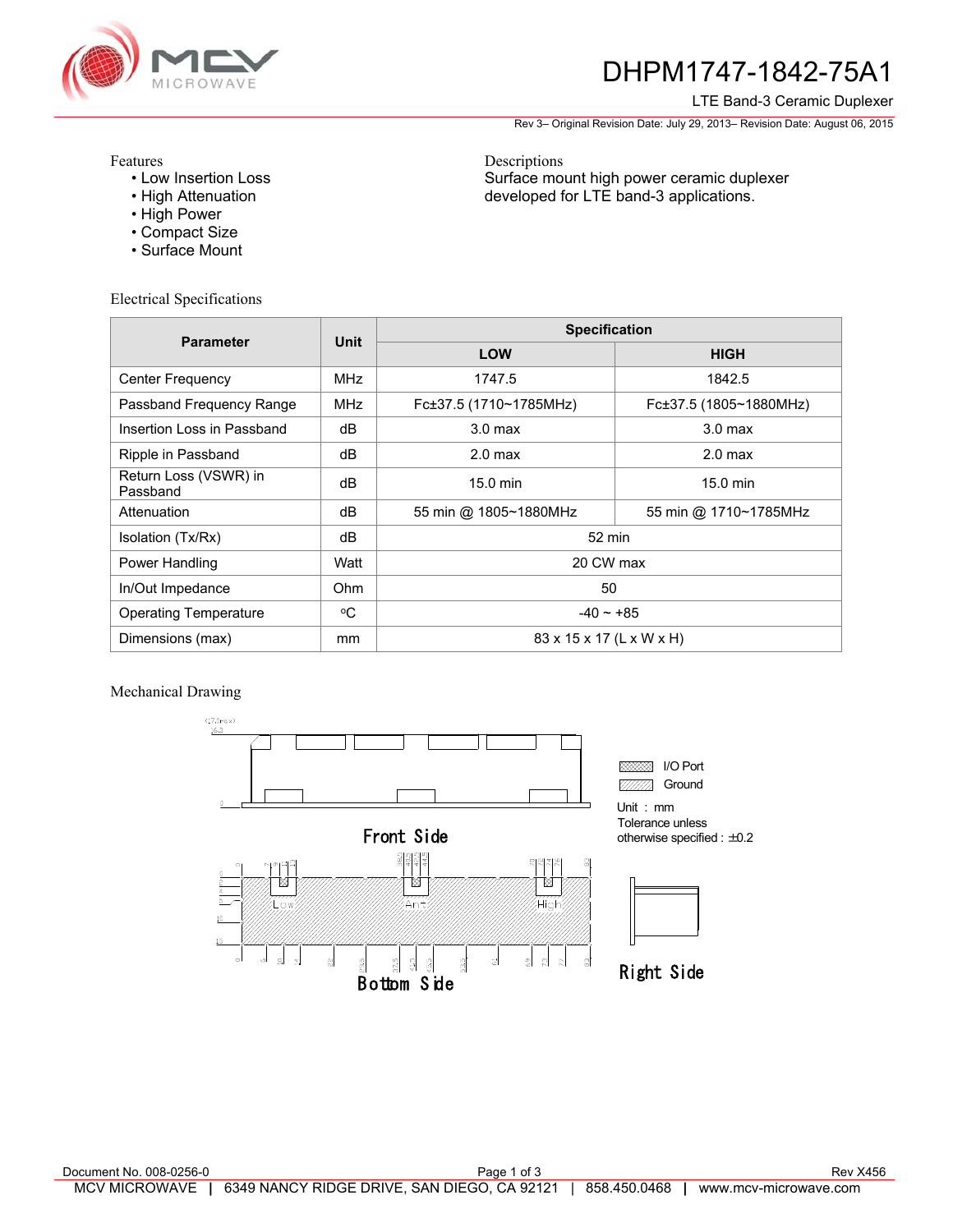

## DHPM1747-1842-75A1

LTE Band-3 Ceramic Duplexer

Rev 3– Original Revision Date: July 29, 2013– Revision Date: August 06, 2015

### Recommended PCB Layout



### Electrical Response